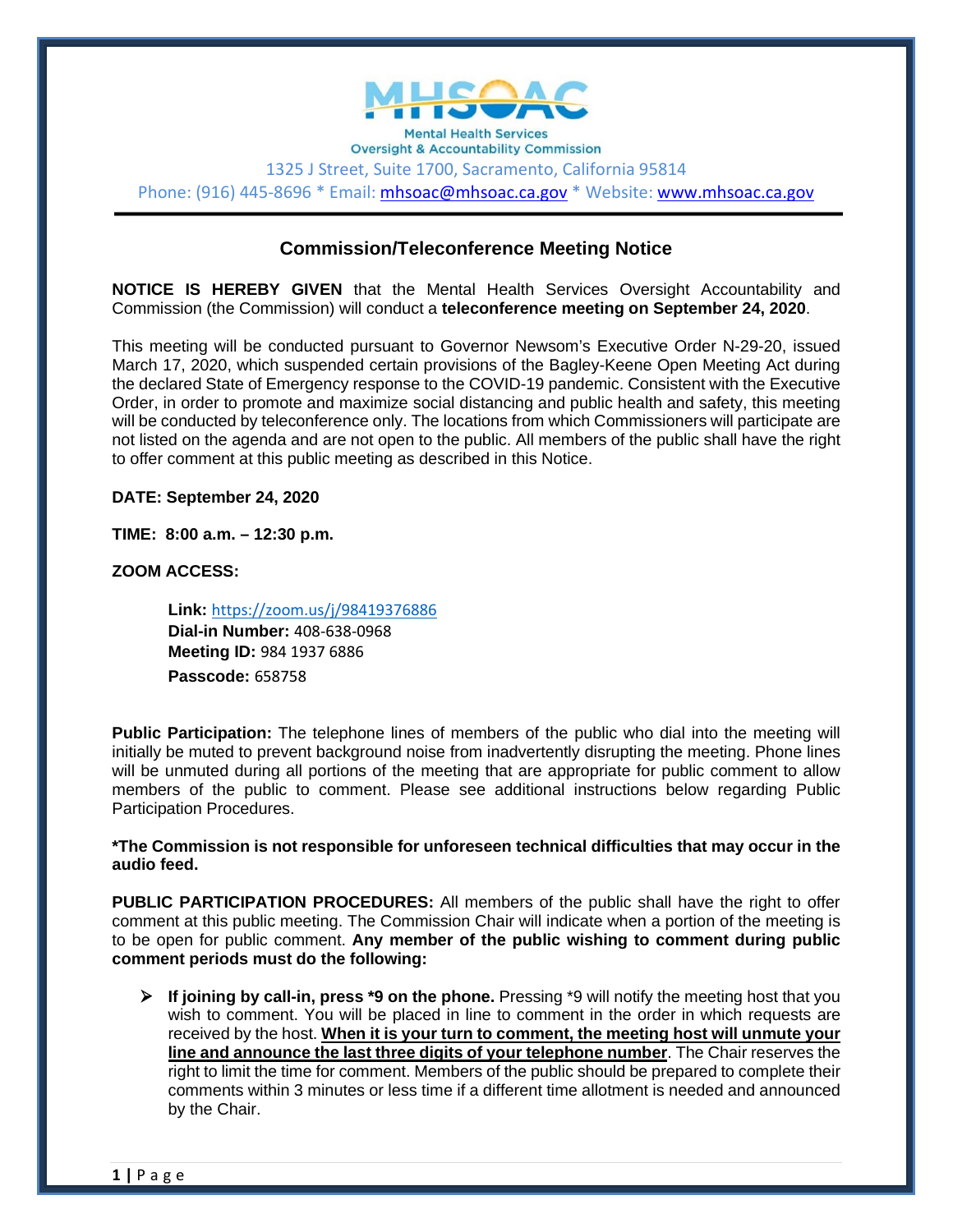**If joining by computer, press the raise hand icon on the control bar.** Pressing the *raise hand* will notify the meeting host that you wish to comment. You will be placed in line to comment in the order in which requests are received by the host. **When it is your turn to comment, the meeting host will unmute your line and announce your name and ask if you'd like your video on**. The Chair reserves the right to limit the time for comment. Members of the public should be prepared to complete their comments within 3 minutes or less time if a different time allotment is needed and announced by the Chair.

#### **Our Commitment to Excellence**

The Commission's 2020-2023 Strategic Plan articulates three strategic goals:

- 1) Advance a shared vision for reducing the consequences of mental health needs and improving wellbeing – and promote the strategies, capacities and commitment required to realize that vision.
- 2) Advance data and analysis that will better describe desired outcomes; how resources and programs are attempting to improve those outcomes; and, elevate opportunities to transform and connect programs to improve results.
- 3) Catalyze improvement in state policy and community practice by (1) providing information and expertise; (2) facilitating networks and collaboratives; and, (3) identifying additional opportunities for continuous improvement and transformational change.

#### **Our Commitment to Transparency**

Per the Bagley-Keene Open Meeting Act, public meeting notices and agenda are available on the internet at [www.mhsoac.ca.gov](http://www.mhsoac.ca.gov/) at least 10 days prior to the meeting. Further information regarding this meeting may be obtained by calling (916) 445-8696 or by emailing [mhsoac@mhsoac.ca.gov](mailto:mhsoac@mhsoac.ca.gov)

#### **Our Commitment to Those with Disabilities**

• Pursuant to the American with Disabilities Act, individuals who, because of a disability, need special assistance to participate in any Commission meeting or activities, may request assistance by calling (916) 445-8696 or by emailing [mhsoac@mhsoac.ca.gov.](mailto:mhsoac@mhsoac.ca.gov) Requests should be made one (1) week in advance whenever possible.

# **AGENDA**

| <b>Lynne Ashbeck</b> | <b>Mara Madrigal-Weiss</b> |
|----------------------|----------------------------|
| Chair                | Vice Chair                 |

#### **Commission Meeting Agenda**

All matters listed as "Action" on this agenda, may be considered for action as listed. Any item not listed may not be considered at this meeting. Items on this agenda may be considered in any order at the discretion of the Chair.

#### **8:00 AM Call to Order and Welcome**

Chair Lynne Ashbeck will convene the Mental Health Services Oversight and Accountability Commission meeting and make announcements.

#### **8:05 AM Closed Session**

**Closed Session – Government Code Section 11126(a) related to personnel**

#### **9:05 AM Closed Session Report Out**

**Chair remarks on any reportable action taken during closed session.**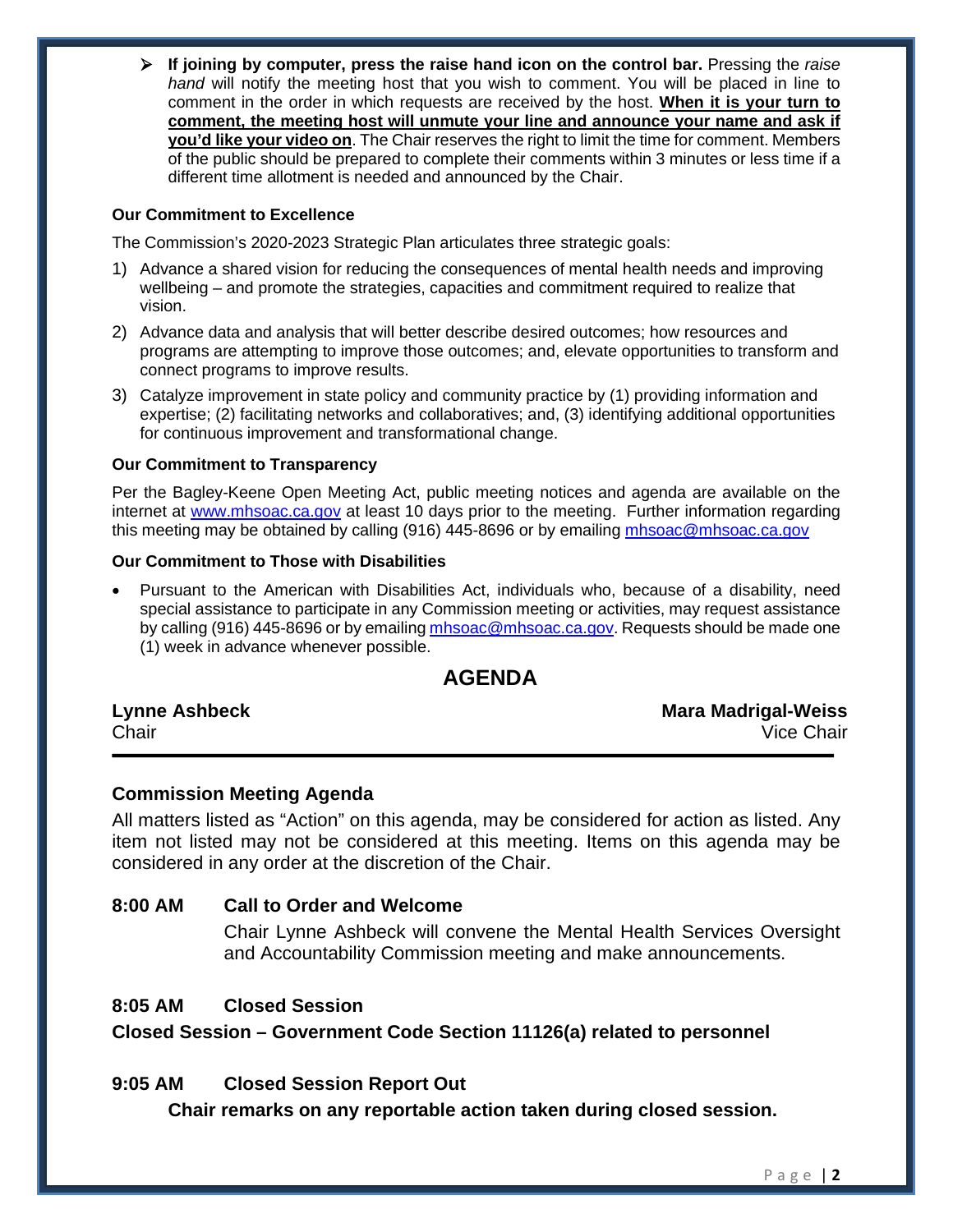# **9:10 AM Roll Call**

Roll call will be taken.

## **9:15 AM General Public Comment**

General Public Comment is reserved for items not listed on the agenda. No debate nor action by the Commission is permitted on general public comments, as the law requires formal public notice prior to any deliberation or action on agenda items.

### **9:45 AM Action**

### **1: Approve August 27, 2020 MHSOAC Meeting Minutes**

The Commission will consider approval of the minutes from the August 27, 2020 teleconference meeting.

- Public Comment
- Vote

### **9:50 AM Action**

### **2: San Mateo County Innovation Plan**

#### **Presenter:**

• **Cynthia Chatterjee, MD, MA, FASAM, Deputy Medical Director at San Mateo County Behavioral Health and Recovery Service**

The Commission will consider approval of \$663,125 in Innovation funding for San Mateo County's Addiction Medicine Fellowship in a County/Community Setting Innovation project.

- Public comment
- Vote

#### **10:30 AM Action**

## **3: Suicide Prevention Funding Allocation Presenter:**

#### • **Ashley Mills, Research Supervisor**

The Commission will consider approving allocation of up to \$2 million to implement suicide prevention action items consistent with Striving for Zero: California's Strategic Plan for Suicide Prevention, 2020 – 2025.

- Public comment
- Vote

## **11:10 AM 10 Minute Break**

#### **11:20 AM Action**

# **4: Statewide Virtual and Digital Strategy for Mental Health Presenter:**

#### • **Toby Ewing, Executive Director**

The Commission will consider working with the Administration to support a statewide virtual and digital strategy for mental health.